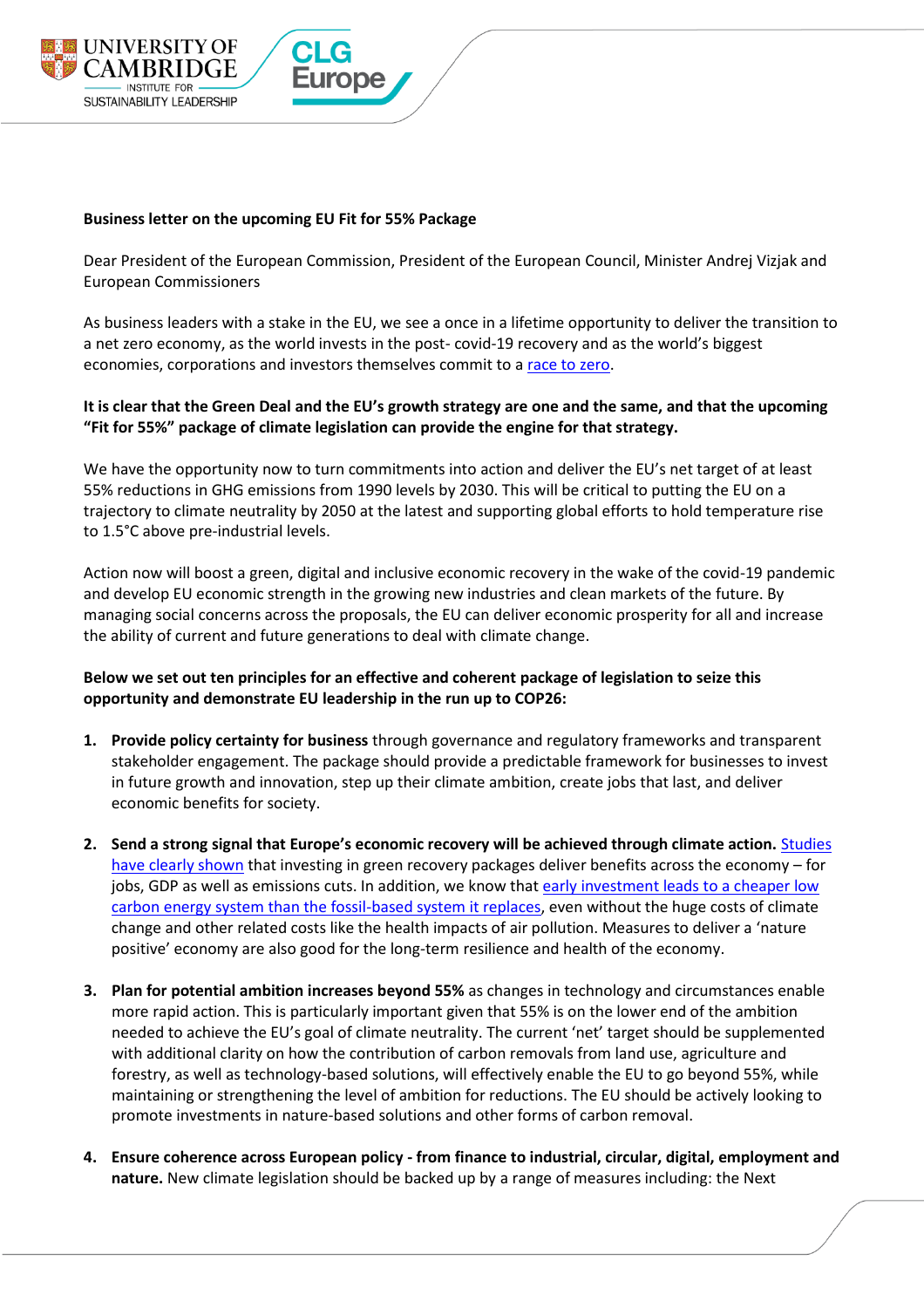Generation funds, new sustainable finance packages, new initiatives on jobs and skills, measures to advance the contribution of digital solutions, and the European Semester. It will also need to be delivered through a new industrial policy that is fully aligned with the new targets, as well as through measures to develop the circular economy. Actions to reshape the [EU's relationship with land](https://www.corporateleadersgroup.com/towards-sustainable-food-future-europe), nature and biodiversity [such as the Farm to Fork Strategy](https://www.corporateleadersgroup.com/towards-sustainable-food-future-europe) and the goal of preventing nature loss by 2030 should also be treated as a key part of this transition which needs to deliver both a climate neutral and also a nature positive economy. Without this approach synergies between different sectors may be missed, undermining ambition and raising costs.

**UNIVERSITY OF** 

**CAMBRIDGE** 

SUSTAINABILITY LEADERSHIP

CLG

**Europe** 

- **5. Accelerate th[e transition of our energy systems,](https://www.iea.org/reports/net-zero-by-2050)** and push towards 100% clean power by 2040. This will entail rapid shifts towards electrification based on renewables and low carbon energy, and implies that the EU's renewables target should be at least 40% by 2030 if not higher, while coal is phased out and the fossil gas sector is rapidly downsized. Existing alternatives should be also deployed at full speed; with, for example, only zero emissions passenger vehicles sold by 2035, and solutions such as green or fossil free hydrogen focused on hard to abate sectors such as heavy industry and aviation. To prepare for an increased deployment of renewables in the power system, there should be focus on targeted investments in grid infrastructure and smarter, digitally enhanced grid operations to sustain affordable, reliable, and zero-carbon electricity services. Advancing fair access to clean energy and addressing issues of climate equity and a just transition will be equally important.
- **6. Deliver on energy efficiency and the decarbonization of sectors such as the built environment**, through accelerating energy renovation, electrification and digital solutions and strengthening the Energy Efficiency Directive and Energy Performance of Building Directive. Buildings are one of the EU's biggest sources of emissions and its most valuable financial asset class. Delivering the Renovation Wave strategy will be critical in the coming years to manage the social implications of the transition by making benefits more visible to households and driving job creation. This must go hand in hand with EU technical assistance to help build up planning and administrative capacity in ministries, regions, cities and local authorities.
- **7. Balance increasing carbon pricing signals with focussed regulatory action** to drive investments in key areas like building renovation and EV charging infrastructure. First of all, strengthening the EU's Emissions Trading Scheme in line with the new ambition is essential and all revenues should be directed to activities that are compatible with the climate neutrality objective. In addition, any extension should be accompanied by a focus on support for affected communities and advancing climate equity, as well as alignment with existing effective policies such as the  $CO<sub>2</sub>$  standards for road vehicles and actions at national level. There is still a clear role for the Effort Sharing Regulation to ensure that Member States remain responsible and accountable for lowering emissions sectors beyond the ETS and are incentivised to take the necessary measures.
- **8. Align fiscal levers to support the net zero transition.** Level playing fields across the EU internal market are important for sustaining investments into clean energy and focusing innovation on the most competitive clean technologies and fiscal measures have a major impact on that landscape. Efforts to bolster investment, competition, and innovation should include phasing out subsidies for producing and consuming fossil fuels. Removing such subsidies reinforces existing market mechanisms within the EU and strengthens the efficacy of the EU ETS and other initiatives to price carbon.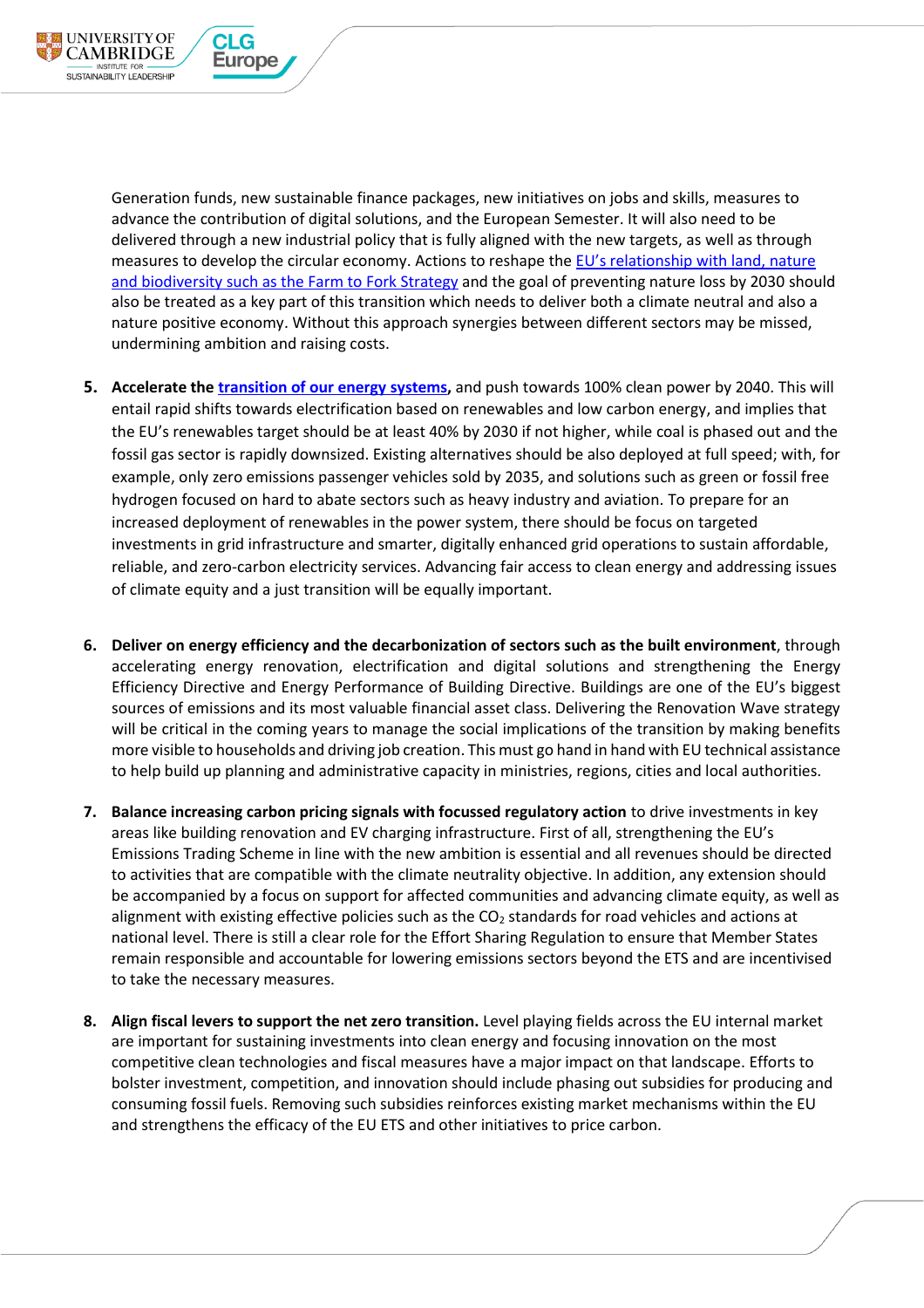- **9. Develop and deliver an effective strategy to ensure competitiveness for current and future industries in a net zero world.** The race to decarbonise economies across the globe is rapidly taking place, providing competitive advantages to those able to build key climate neutral industries and value chains. While carbon leakage should be addressed, this should be done in a way that does not jeopardize wider international collaboration or policy coherence. As well as considering a Carbon Border Adjustment Mechanism, other measures could be considered, particularly  $CO<sub>2</sub>$  materials and product requirements that can deliver on both decarbonisation and competitiveness. Overall, the package should seek to strengthen the EU's leadership position as a credible, cooperation-oriented, international standard and agenda-setter and demonstrate its ability to offer a model of the economic transformation to climate neutrality that will appeal to its international partners.
- **10. Support demand as well as supply, by stimulating and enlarging markets for climate neutral goods and**  services. This would include setting embedded CO<sub>2</sub> limits on final material-rich consumer products; developing reporting requirements and CO<sub>2</sub> labelling for key value chains; and deploying targeted, temporary measures to promote investment in production of innovative zero-carbon materials or technologies.

To date CLG Europe members and hundreds of companies around the world have committed to ambitious climate commitments in line with the Paris Agreement, including setting a science-based emission reduction target, boosting energy productivity, electrifying vehicle fleets, switching to 100% renewable electricity or committing to achieving net zero emissions by 2050 or indeed earlier. We are ready to work with you to help accelerate climate ambition.

This is a time for bold and transformational action.

Yours sincerely

**UNIVERSITY OF** 

**CAMBRIDGE** 

SUSTAINABILITY LEADERSHIP

CI G

**Europe**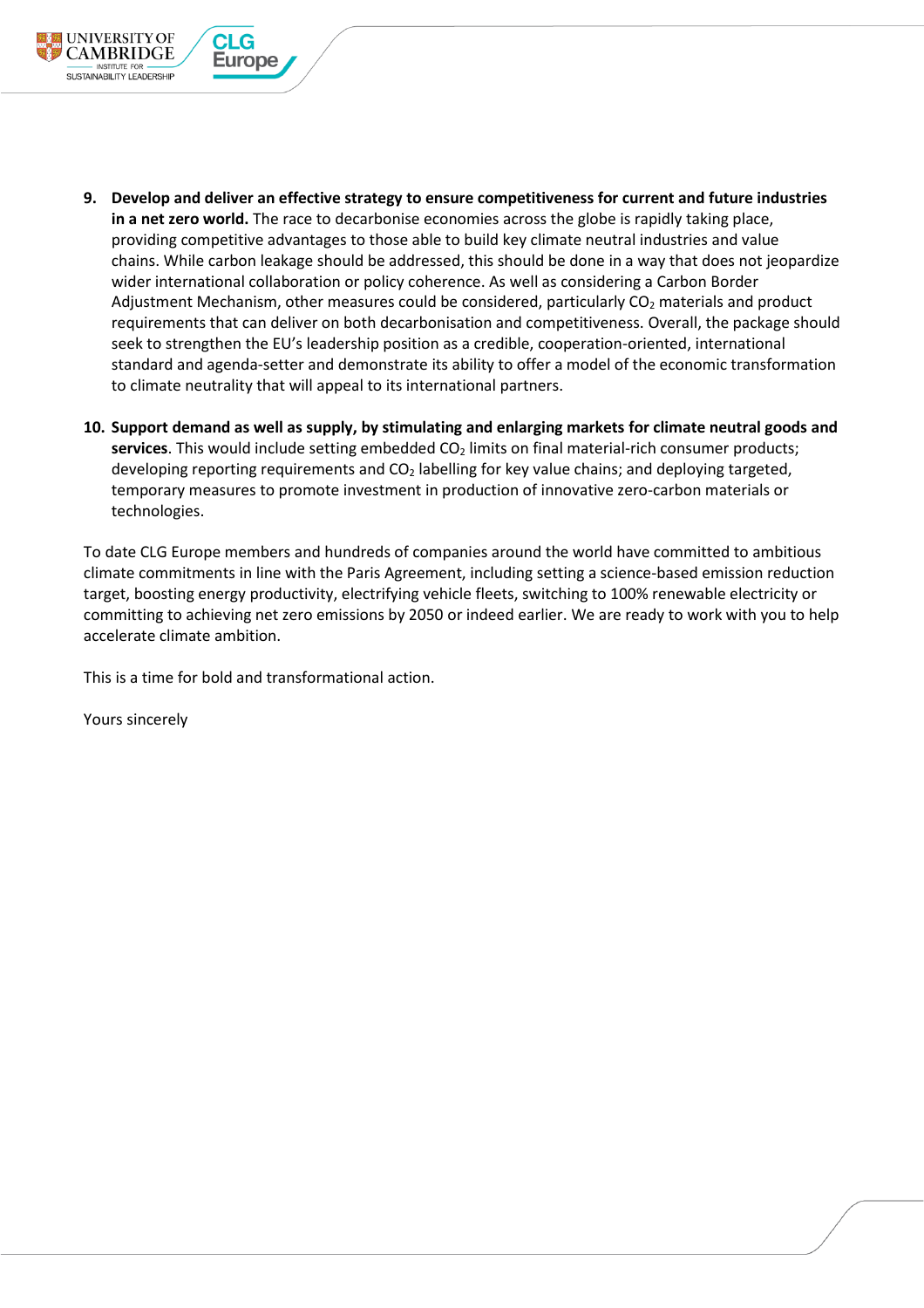

CI G

**Europe** 

## **Signatories:**

Roland Rutten, CEO, 2R Enterprises Alejandro del Amo, CEO, Abora Solar Jean-Marc Ollagnier, CEO, Europe, Accenture José Manuel Entrecanales, CEO & Executive Chairman, ACCIONA Bertrand Schmitt, CEO, BDR Thermea Group Aiman Ezzat, CEO, Capgemini Sergio Menendez, President EMEAA, CEMEX Plamen Panchev, CEO, Cluster Trakia Economic Zone Yves Desmet, CEO, D&D Isoltechnics Miguel Stilwell d'Andrade, CEO, EDP - Energias de Portugal, SA Francesco Starace, CEO & General Manager, Enel James Brueton, CEO, EnviroBuild Materials Ltd Niina Hopper, Founder and CEO, EVA Global Gilbert Ghostine, CEO, Firmenich Jamie Reigle, CEO, Formula E Joost Bergsma, CEO and Managing Partner, Glennmont Partners Helena Helmersson, CEO, H&M Group Ignacio S. Galán, Chairman & CEO, Iberdrola Ilkay Özkisaoglu, CEO, IMBEO Passionate B2B Partnerships Jesper Brodin, CEO, Ingka Group | IKEA Nigel Stansfield, President (EAAA), Interface James, Thornton, CEO, Intrepid Travel Remco Boerefijn, CEO, IPCOM (Insulation Solutions) Luis Goncalves, CEO, Iskraemeco, d.d. David Ducarme, Group COO, Knauf Insulation Nicolas Hieronimus, CEO, L'Oréal Groupe Marko Lukić, CEO, Lumar IG d.o.o. Danijel Mursic, CEO, Menerga d.o.o. Mads Nipper, CEO, Ørsted Robert Agnič, CEO, Plastika Skaza, d.o.o. Arturo Revenga Shanklin, CEO, REVENGA Smart Solutions Alberto Forbiti, President, Riva & Mariani Group S.p.A. Martin Lindqvist, CEO, SSAB Gavin Patterson, President & Chief Revenue Officer, Salesforce Eric Rondolat, CEO, Signify Maarten van Dijk, CEO, SkyNRG Kerry Adler, President and CEO, SkyPower Global Stephan Jantscher, CEO, SOLID Solar Energy Systems GmbH Annica Bresky, President and CEO, Stora Enso Heinz-Jürgen Bertram, CEO, Symrise AG Ugo Bortolami, CEO, Termit Kristina Kočet Hudrap, CEO, TIKO PRO d.o.o. Dave Regnery, CEO, Trane Technologies plc Alan Jope, CEO, Unilever Olivier Pons Y Moll, CEO, WELYA Mirella A. Vitale, Senior Vice President, ROCKWOOL Group Morten Dyrholm, Group Senior Vice-President, MarCom, Sustainability & Public Affairs, Vestas Wind Systems A/S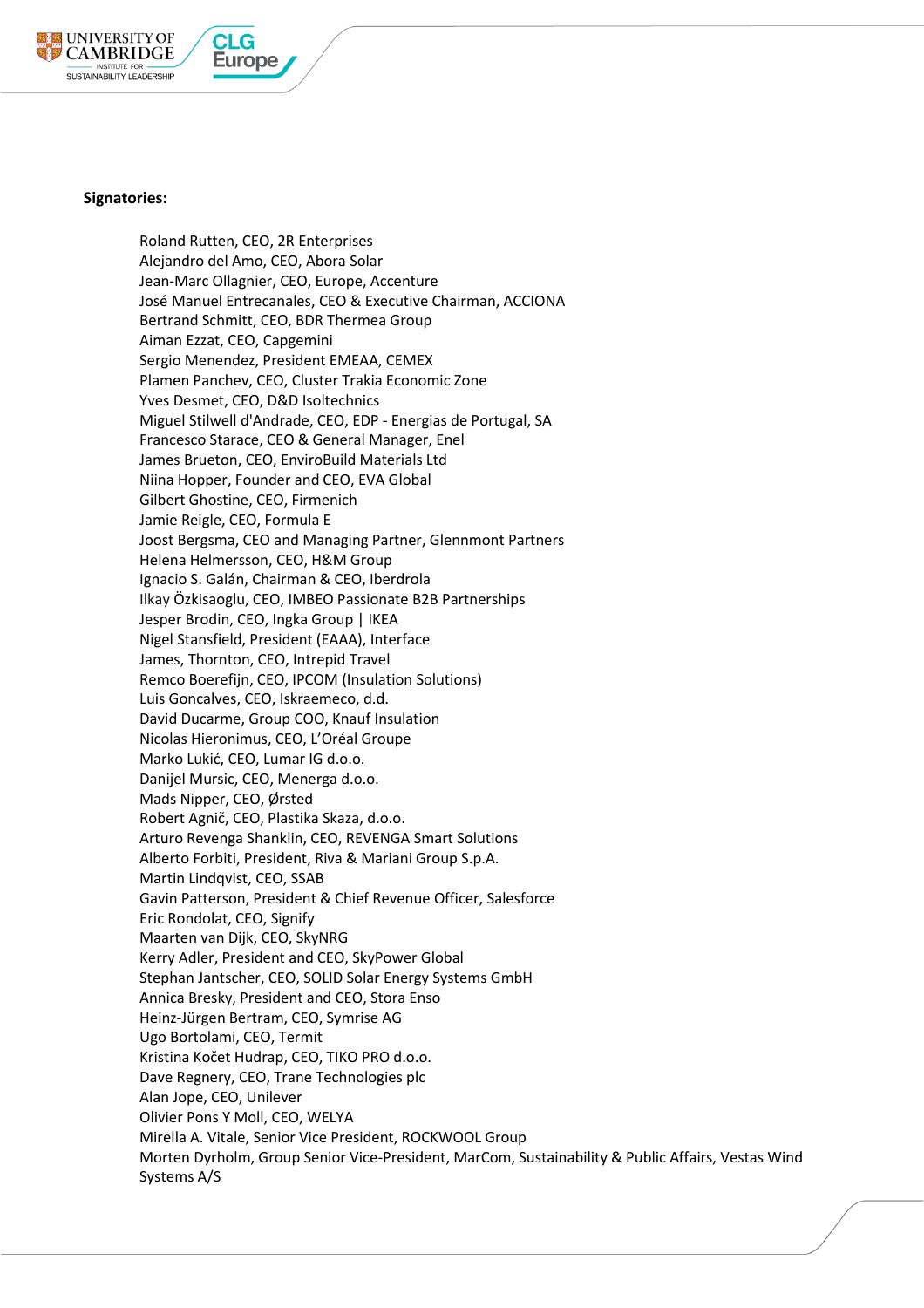

Valentín Alfaya Arias, Chief Sustainability Officer, Ferrovial David Jacobs, Vice President & Managing Director EMEIA, Baltimore Aircoil International NV Ron Wit, Director Energy Transition, Eneco Kevin Quinn, Director, ERIMUS insulation Markus Biland, Managing Director, MABI AG Marjan Beltram, Chief Travel and Mobility Officer, Nomago d.o.o Miha Rihar, Director of Energy Transformation, Merkur trgovina, d.o.o. Nick Molho, Executive Director, Aldersgate Group Mirjam Wolfrum, Director Policy Engagement, CDP Europe Ana Struna Bregar, CEO, CER - Sustainable Business Network Slovenia Alberto Mazzola, Executive Director, CER - the Community of European Railway & Infrastructure companies Eliot Whittington, Director, CLG Europe Helen Clarkson, CEO, Climate Group Jan Peter Balkenende, Chairman, Dutch Sustainable Growth Coalition Julie Kjestrup, President, EuroACE – Energy Efficient Buildings Monica Frassoni, President, European Alliance to Save Energy (EU-ASE) Thomas Nowak, Secretary General, European Heat Pump Association Peter Hoedemaker, President, European Industrial Insulation Foundation (EiiF) Sergio Andreis, Executive Director, Kyoto Club Paul Polman, Business leader and campaigner, IMAGINE Bjørn Haugland, CEO, Skift Business Climate Leaders Drasko Veselinovic, President of the Management Board, Slovenian Business and Research Association, Brussels Sabine Nallinger, Managing Director, Stiftung 2 Grad Halla Tomasdottir, CEO & Chief Change Catalyst, The B Team Dragoș Tuță, Founder, The Sustainability Embassy in Romania Peter Bakker, President and CEO, WBCSD María Mendiluce, CEO, We Mean Business Coalition Jiří Helán, Chairman of the Management Board, Změna k lepšímu, z. s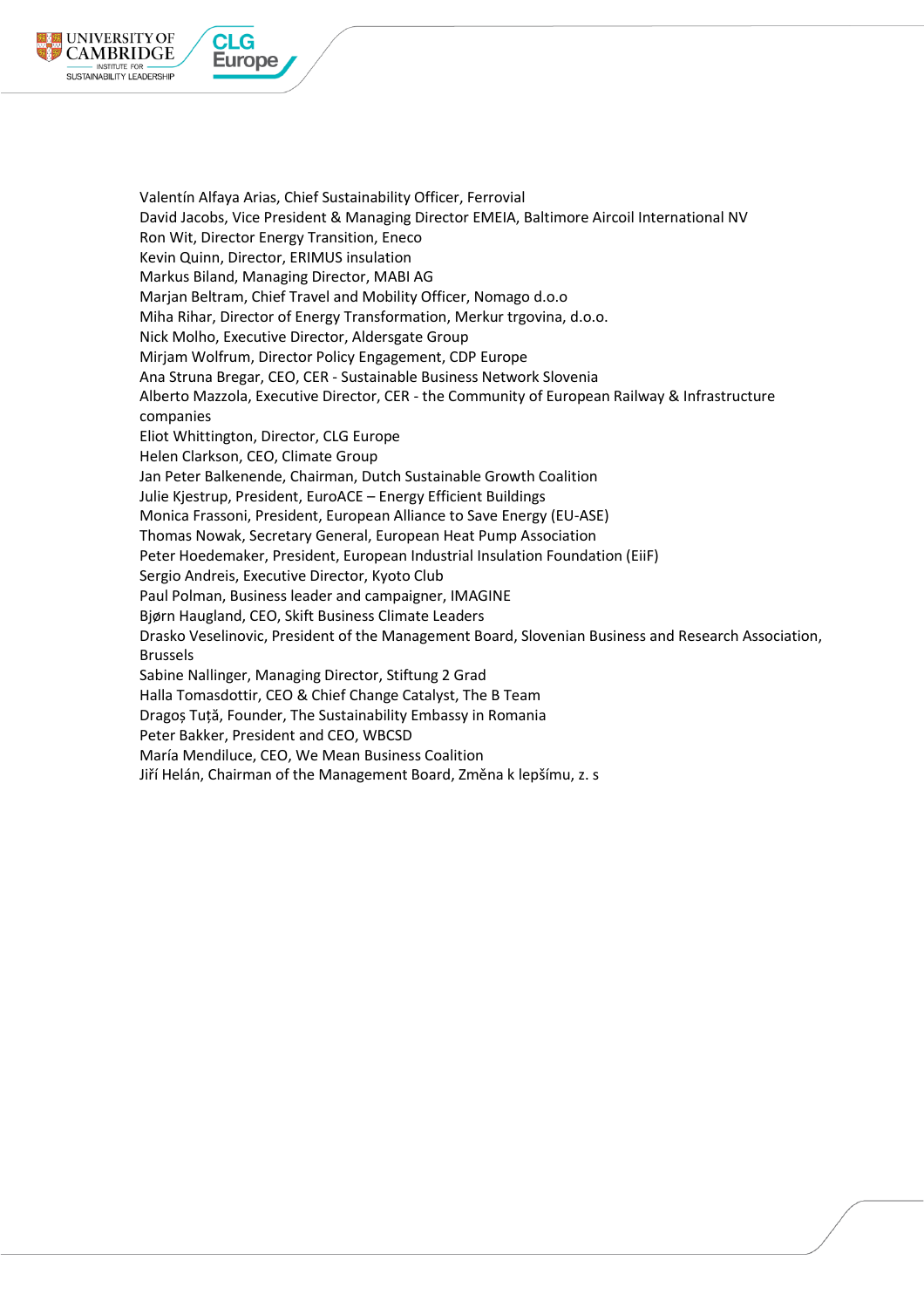

**EXECUNIVERSITY OF** 

**CAMBRIDGE** 

NSTITUTE FOR **WARE SUSTAINABILITY LEADERSHIP** 

**CLG** 

**Europe**